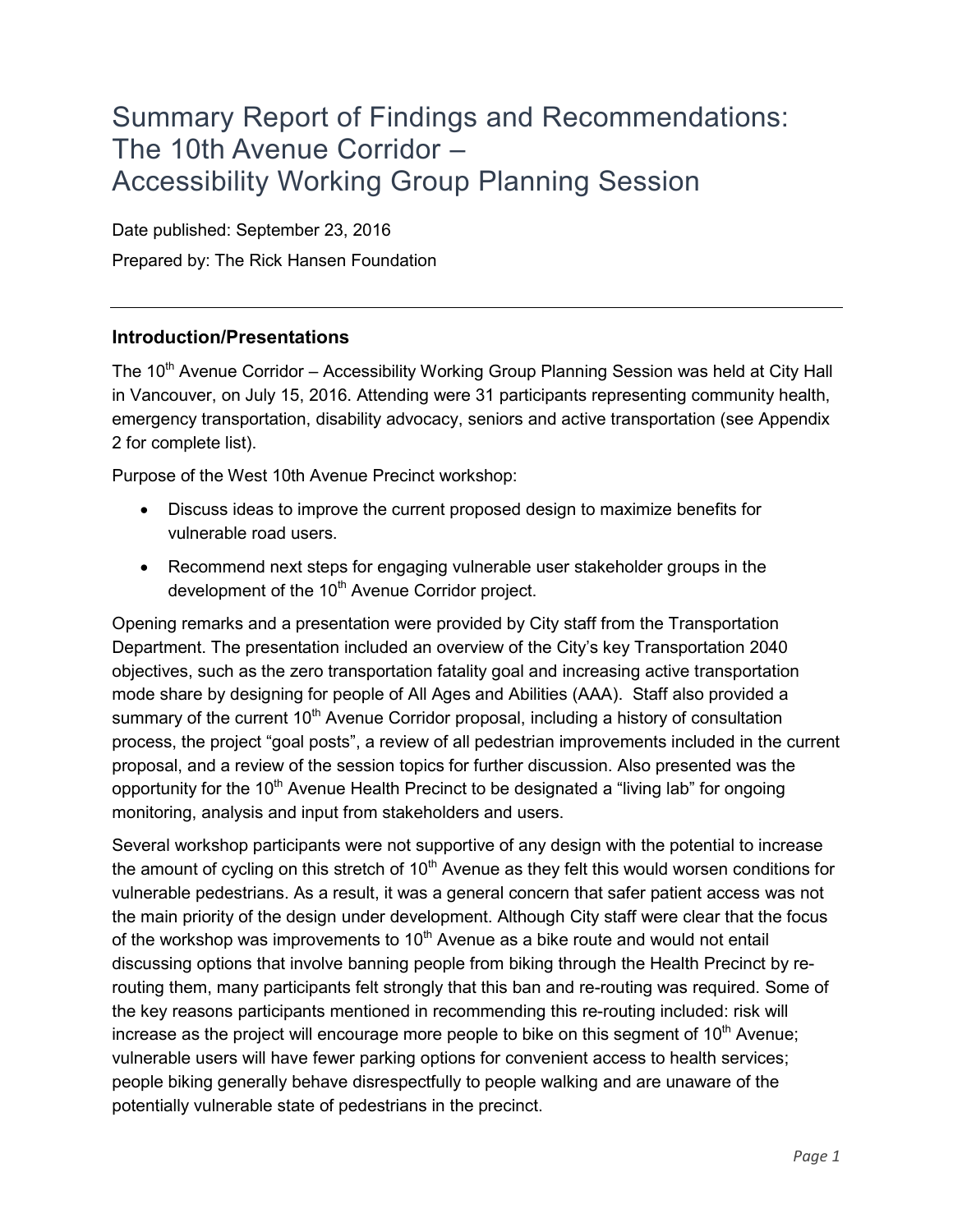# **Key Findings**

The workshop participants were divided into two groups and the following summary represents a synthesis of the discussions that happened at both tables.

- 1. Safe Crossings for Vulnerable Pedestrians
	- Some participants felt that the new plan does not adequately address safe crossing of bike routes by vulnerable pedestrians at intersections and at passenger zones when accessing services along the Health Precinct. These participants felt that people biking are unlikely to expect vulnerable pedestrians to be crossing bike paths, and that they generally don't show cautious behavior elsewhere in the city.
	- Participants offered possible solutions to help improve crossing conditions, such as: traffic signals at intersections or flashing pedestrian lights, cyclist dismount signage and barriers, LEDs embedded in the pavement, gates used for hours when  $10<sup>th</sup>$  Ave through the Health Precinct permits only "limited cycling", corner bulges, bollards and no curb, better signage that clearly communicates vulnerable pedestrians crossing, signage that identifies the area as a healthcare zone, and educational/awareness programs.
- 2. Parking Near Health Services
	- Sufficient parking near health services was raised as a more significant concern for people with acute accessibility needs rather than the general public. Some participants felt that navigating longer distances is not only inconvenient but may also be unsafe or infeasible for some patients. Some felt that reducing nearby parking may result in too much congestion at the existing passenger zones if they remain the same size, since they are already shared between the general public, taxis, HandyDART, and emergency vehicles.
	- Participants recommended that more parking should be provided close to services in the Health Precinct, and parking should be more affordable.
- 3. Passenger Zones Adjacent to Health Services
	- Some participants felt that there are not currently enough passenger zones in the Health Precinct and those that exist are not long enough to safely allow for vans with lifts to unload and load passengers. It was mentioned that passengers typically have to wait to be picked up but there isn't currently any convenient seating protected from weather near the passenger zones.
	- Some participants recommended that more passenger zones be installed near core services and that they be better designed than they are currently. For comfort and safety, it was suggested that the City provide seating and highly visible shelters at the passenger zones including the drop off pick up areas and near the entrances of medical buildings. Others suggested developing a scheduling and notification system to notify drivers that patients were ready for pick-up. A reservation system was to be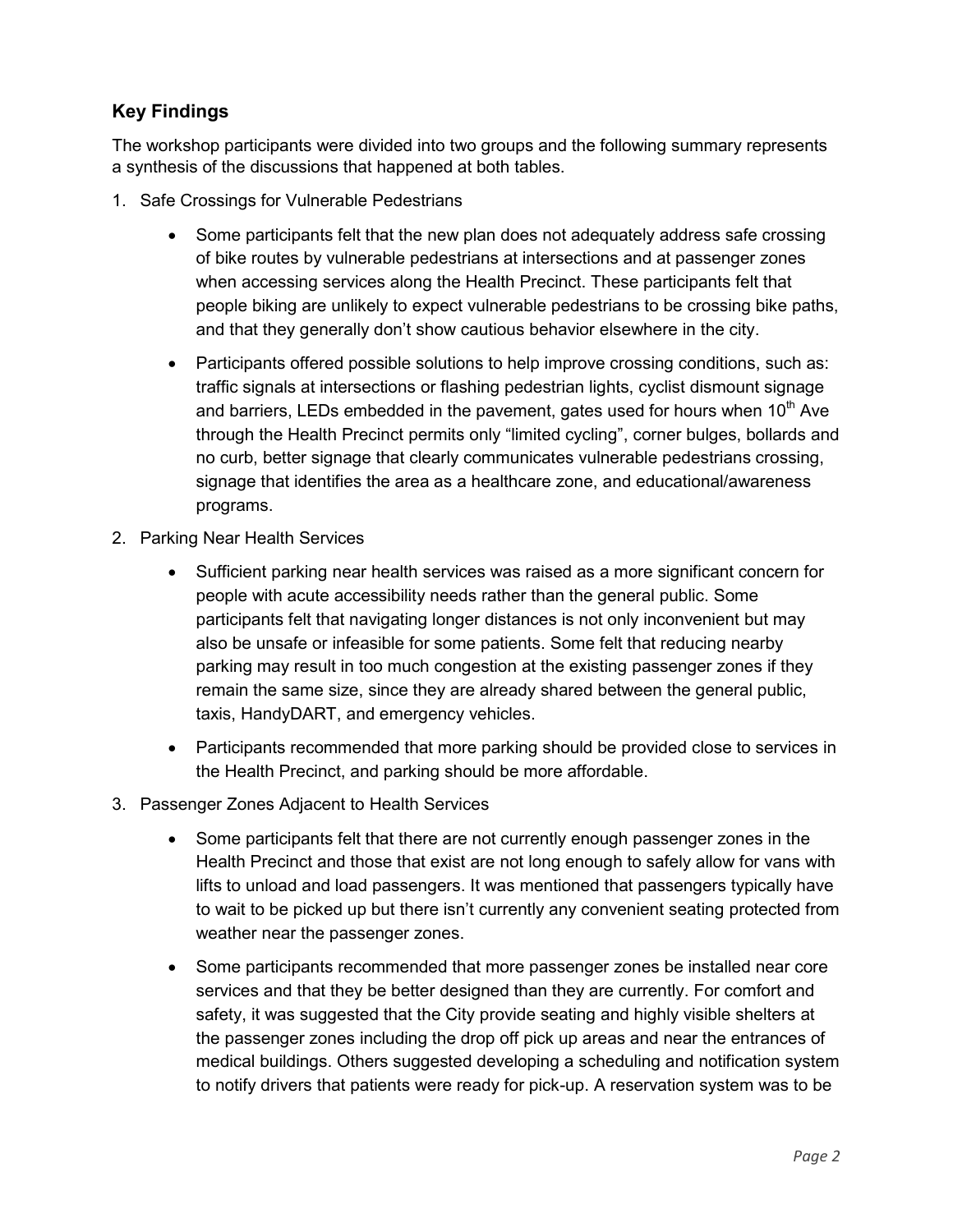used for the passenger zones. A driver waiting area was also suggested, which could be provided a short distance away rather than occupying the passenger zone.

- 4. Access to the Health Precinct by Public Transit
	- The Health Precinct is located on a steep slope when traveling from/to the busy transit routes on West Broadway, which are the primary transit access routes to/from the Health Precinct. As a result, some participants pointed out that the pedestrian route is a significant challenge for some seniors and persons with disabilities due to the steep grade between Broadway and  $10<sup>th</sup>$  Ave.
	- Some participants suggested providing level landings with seating along the route in strategic locations, such as at Oak St and  $10<sup>th</sup>$  Ave, so people accessing health services from Broadway will have an opportunity to rest and more safely navigate when traveling up and down the slope.
- 5. Wayfinding, Information and Awareness
	- Participants felt that many people entering the Health Precinct are confused and need support in finding parking and health services and that this issue is compounded when the person may have health impairment, which may cause additional risk when crossing bike lanes.
	- Participants provided suggestions to help increase safety and independence, and to minimize anxiety and confusion of people in the Health Precinct, such as consistent precinct signage (including consistent symbols and graphics in wayfinding), poster board maps, and better travel information from doctor and medical services offices.
	- Some participants also suggested that a hospital/healthcare zone (similar to a school zone) be implemented, with visible signage, slower speed limits, and caution signs, combined with periodic awareness events. Participants felt that this would encourage people passing through the Health Precinct to travel more slowly, and be more cautious and aware in the area. It was also mentioned that education and awareness programs could be implemented to help reinforce this understanding.
- 6. Research and Usage Data
	- Some participants felt that City planning efforts need to better incorporate projections of the future use of the Health Precinct by patients, people walking, cycling, and vehicle traffic.
	- It was suggested that any available research by various organizations and service providers in the Health Precinct should be considered in planning decisions.
	- Some participants echoed interest in the concept of a "Living Lab" in the Health Precinct, emphasizing that it could be created in cooperation with a research partner to provide peer-reviewed research that would help support ongoing planning and design decisions related to the many challenges in the health precinct.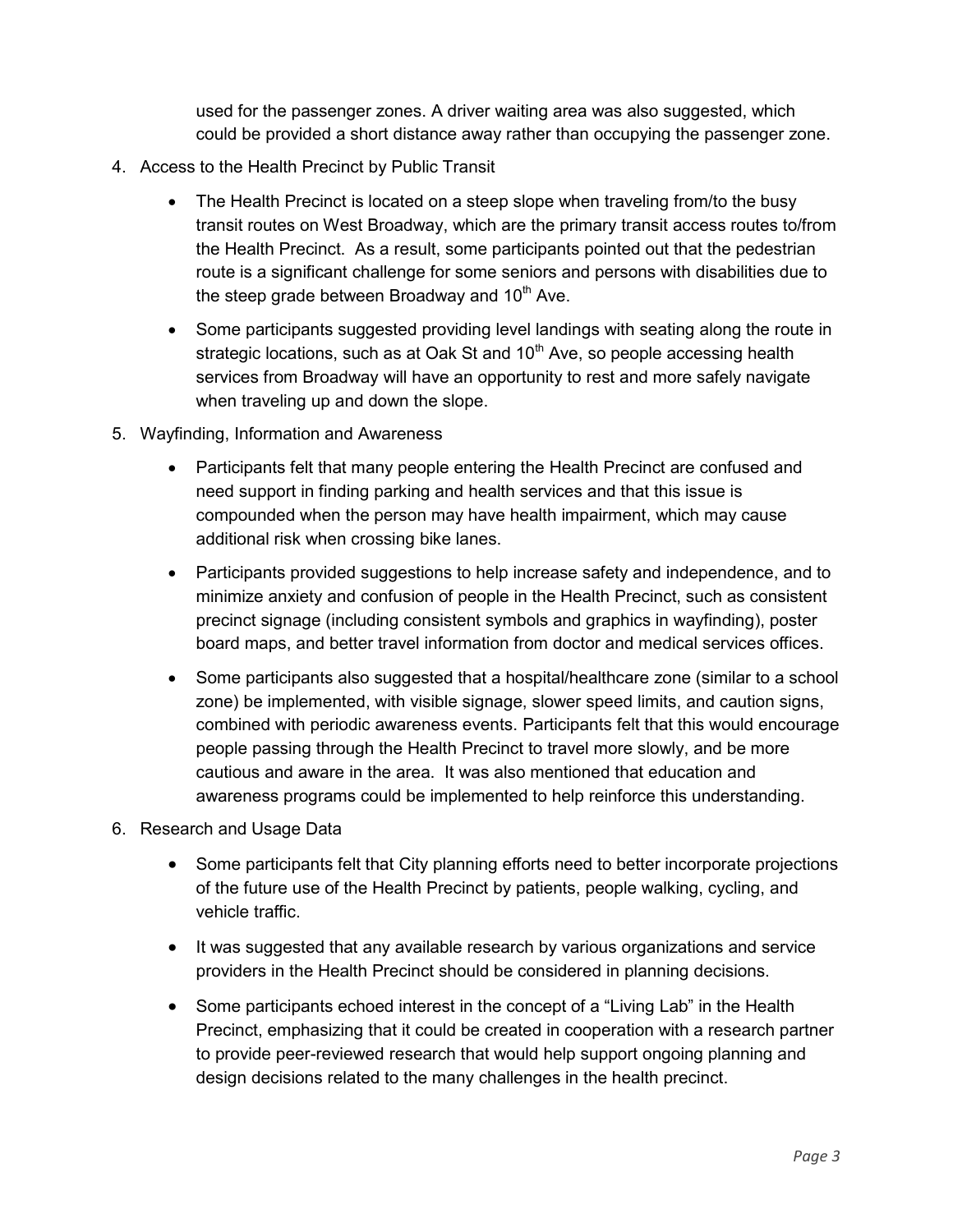# **Next Steps**

There appeared to be solid support from the group to return for at least one more workshop session, demonstrating a commitment to engage with City staff towards a mutually beneficial plan for all groups using the 10<sup>th</sup> Avenue Corridor. Several participants felt strongly that future workshop discussions should be structured as a single group, rather than dividing participant discussions across multiple tables.

This summary of contributions made during the workshop will be provided to participants in advance of any future reconvening of workshop participants and posted online.

The provision of the summary report and request for feedback will help confirm that participants' input is carefully listened to and respected, and in turn will be considered when moving forward with the design process.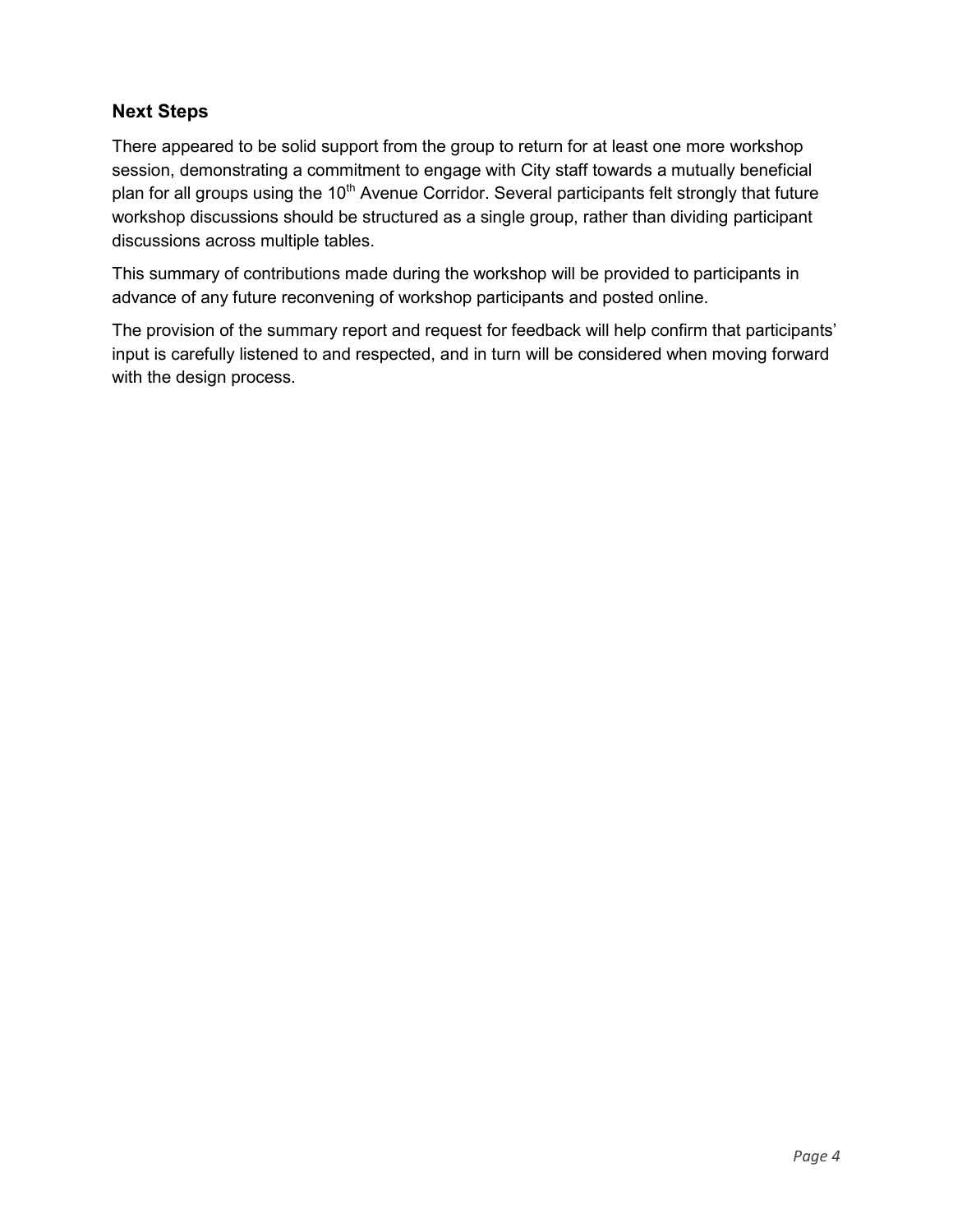# **Appendix 1 - Table Discussion Summary Notes**

The following raw notes represent feedback given by workshop participants to City staff. The notes were compiled by The Rick Hansen Foundation facilitation team based on audio recordings, note taking, and sticky notes contributed by participants. These points are not verbatim, but aim to capture all participants' commentary received through these various data collection methods during the workshop. The summary notes are organized by the four topics used to facilitate table discussions during the workshop: pedestrian realm amenities, accessing the precinct, interaction between road users, and education/engagement.

## SESSION TOPIC: 1. Pedestrian Realm Amenities

Comments and Concerns:

- People should be prioritized before trees, particularly the constituency accessing the West  $10<sup>th</sup>$  Avenue precinct for health reasons.
- Pick-up of patients takes longer than drop-off and should be a focus in design. It's difficult to estimate pick up time, so someone may be kept waiting longer than expected and require a safe and comfortable place to wait. Also, people may need to wait for a patient finishing an appointment.
- Pedestrian route from transit exchange on West Broadway to  $10<sup>th</sup>$  Avenue is very steep. Although Oak offers the lowest grade, it still introduces a risk to aging adults and people with mobile impairments trying to physically navigate the distance. It warrants extra attention to safe crossings at Oak/10<sup>th</sup> Avenue, and inclusion of places to rest along the way.

Opportunities/Solutions:

- A shelter at the staging areas that further helps separate the patient passenger zone from the bike lanes, adding a visual cue for cyclists to travel with caution, and providing shelter for waiting pedestrians.
- Curb side waiting amenities for an accessible, safe, dry, and welcoming environment should be planned for patients—readily identifiable, designated waiting area, ergonomically designed benches, shelter from sun/rain, landscaping, lighting, etc.
- Gates and/or flashing lights at key pedestrian crossings over the bikeway could help reduce stress and increase safety.
- Some participants were interested in paving over the grass boulevards that currently exist between the curb and sidewalk, allowing sidewalks to be wider.
- Seating and level resting areas should be provided along Oak Street, before reaching  $10<sup>th</sup>$ Avenue, to ensure pedestrians have a place to rest during the climb up or down the Oak Street grade. Amenities should also be provided at Oak/10<sup>th</sup> Avenue to offer rest opportunities before crossing the intersection, or traveling down to West Broadway.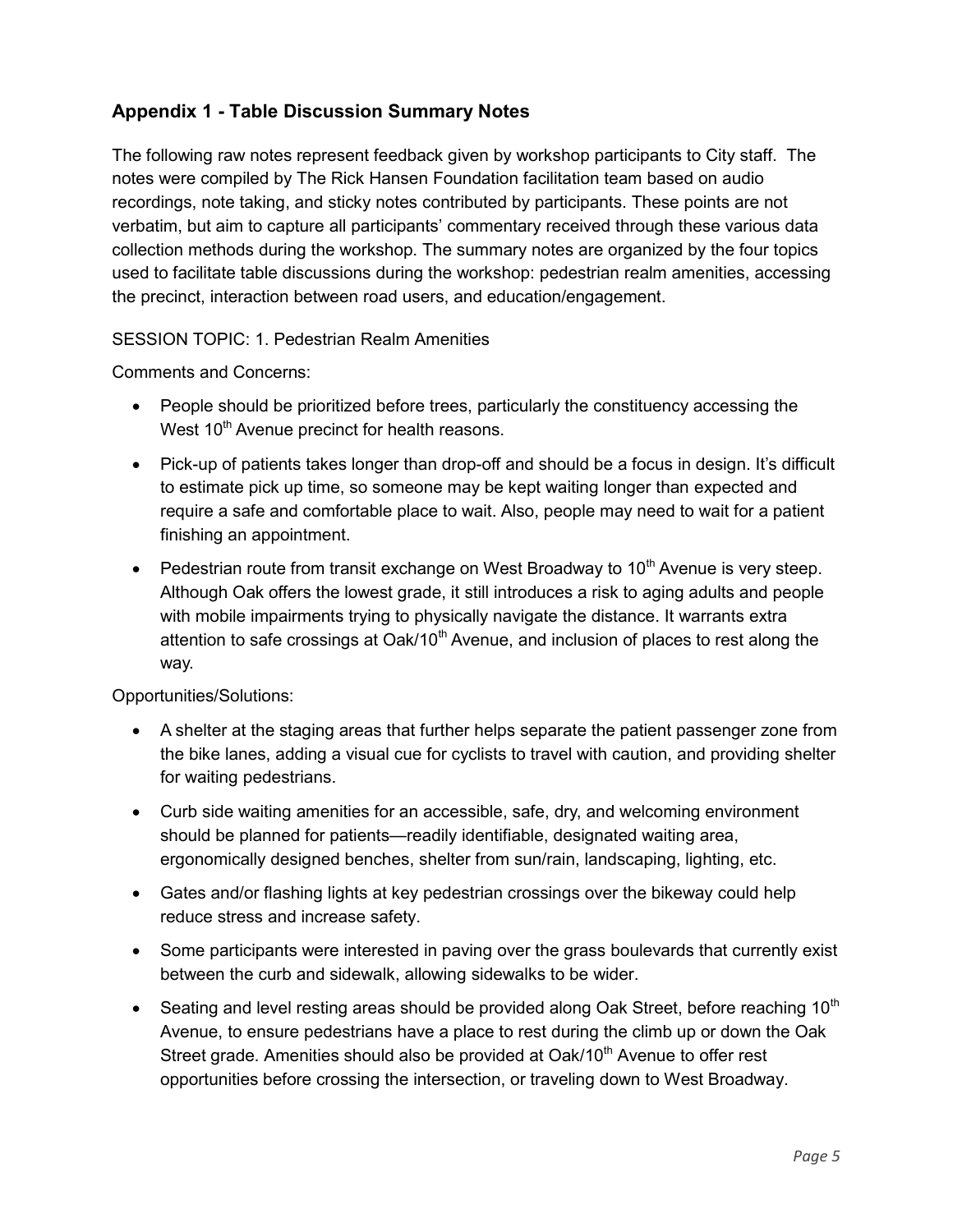## SESSION TOPIC: 2. Accessing the Precinct

Comments and Concerns:

- Considering that the Health Precinct serves the entire Province of BC, regulated and enforced passenger zones and accessible parking are essential and should not be decreased or compromised.
- Adequate parking is essential; removing any parking will put more stress onto existing passenger zones. Lack of long-term parking results in drivers staying too long in temporary parking.
- Parking close to building entrances is needed for people with compromised health, more accessible spaces are needed. The topic of parking is not generic; it must serve individuals, recognizing that people have varying abilities and health related needs.
- City Planning department needs to work better with City Engineering department on a case by case basis regarding on-street and off-street parking, pedestrian accessibility, and to ensure safety.
- Concerns that the issues and projections around parking supply and demand are not being articulated at a high enough decision-making level of VGH's and the City's planning authorities.
- Ideally, the final design would support:
	- $\circ$  Door-to-door drop-off/pick-up in front of every service (doesn't require long distance of travel), and drivers can leave their car for a period of time to help patients inside.
	- $\circ$  Drop-off/pick-up doesn't require crossing in front of car traffic or bike lanes. Safe off-street access to buildings is also important.
	- $\circ$  Drivers can park close to medical buildings and take patients inside buildings.
- Currently, lift equipped vans sometimes have to open into bike lanes. In future designs, accurate width requirements and best practices to accommodate wheelchair vans must be considered.
- The Blusson building needs dedicated passenger zones. Currently, taxi drop-off at Blusson is awkward with existing drop-off/pick-up taking place in the roadway blocking traffic. HandyDART vehicles use accessible parking at Blusson for staging, further restricting available accessible parking spaces.
- The intersection of the north leg of Willow St and West  $10<sup>th</sup>$  Ave is very chaotic, and presents a challenge for persons with mobility impairments to park and access ICORD and the Blusson Center. On and off street accessible parking is an urgent concern given likely increases in citizens with mobility impairments at and adjacent to this intersection.
- HandyDART or emergency services vehicles often block the ramp at BC Cancer Agency drop-off/pick-up area.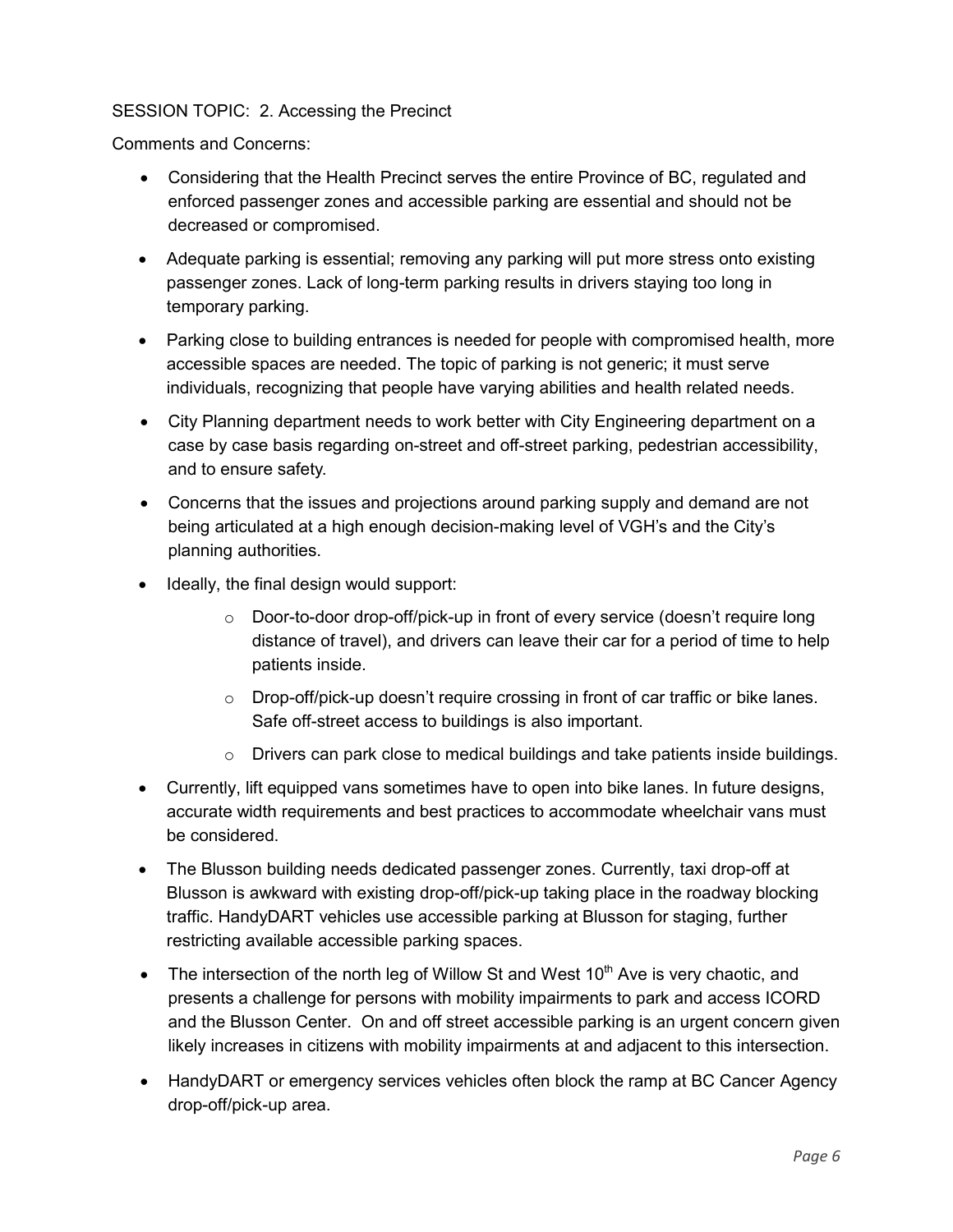- Density of Health Services: how many more people will be accessing this area in 5-10 years?
- Oak/10<sup>th</sup> Avenue may be the heaviest used intersection/crosswalk for vulnerable pedestrians using transit.

Suggested Opportunities/Solutions:

- Affordable parking options should be made available.
- Raised crossings should be explored.
- Drop-off reservations system could be implemented for passenger zones.
- Time restrictions on bike route could be put in place, similar to parking restrictions or vehicle travel lane times.
- Build another parkade close to health services.
- Raise the drop-off ramp at service and emergency speed exits.
- Treat the precinct as a hospital zone (similar to a school zone) with lower speed limits, speed bumps, signage, etc.
- Design should include curb bulges at all corners.
- Need devices at crossings to slow the speed of people cycling.
- Put in traffic signals in place of all-way stops as some participants feel they are better than all-way stops because people cycling tend not to stop at stop signs.
- Design a flush public road with no curbs, nor any raised sidewalks or bikeways delineating space between road users with bollards that can be driven over for emergency vehicles.
- Create a bike overpass so that people cycling through the Health Precinct are grade separated (also, need to consider people cycling that are trying to access the area).
- Doctor's offices/VGH/health services should provide more useful travel information to a patient before a visit, keeping in mind that many people are arriving from out of the city (e.g. maps, tips, parking).
- Medical facilities should provide more off-street parking to serve their customers
- Revisit the bi-directional bikeway concept as it would remove pedestrian crossings of bikeway at the key pick-up/drop-off locations.

SESSION TOPIC: 3. Interactions between Road Users

Comments and Concerns:

- Need to plan bike lane with destinations in mind to stop sidewalk cycling.
- Cyclists are currently using the sidewalk to access services.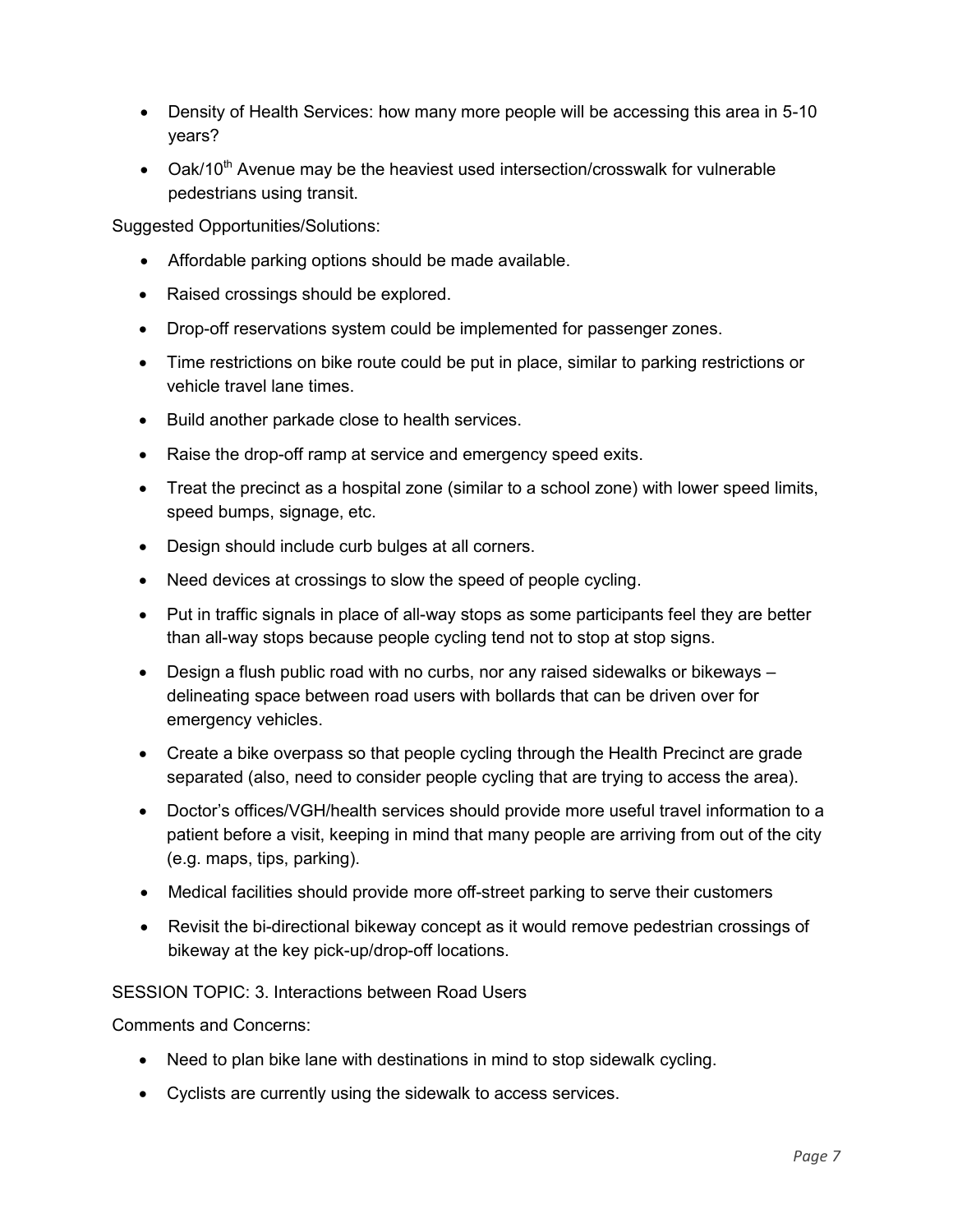- Existing volume and speeds of cyclists are too high.
- More road user interaction data between pedestrians, motor vehicles and bike needed one participant felt there are more near misses between people biking/walking than between people driving/walking.
- Important to acknowledge added risk with more bikes traveling in area. Need to make interaction safer, but more cyclists will add risk.
- Unsafe crossings make it challenging for sight and hearing impaired people.
- Cyclists need to obey traffic signs, there should be more enforcement.
- There is concern that cyclists will ride on the sidewalk at passenger zones unless a barrier is installed.
- There are more people walking, therefore pedestrians should be a priority (as per transportation panel survey).
- We should be calling people patients, not pedestrians in communications. People can be disoriented or drugged after procedures and it might not be obvious to passers-by on bikes or cars.
- Project will create more safety for cyclists at the risk of seniors and visually impaired that have to cross bike lanes.

Suggested Opportunities/Solutions:

- Create a cycling overpass, whereby cyclists are grade separated however, cyclists will need a way to access the medical precinct.
- Cyclists should dismount and walk through the health precinct (e.g. Lumberman's Arch and 2nd Beach).
- Traffic calming and pedestrian prioritization achieved from half and full height crosswalk installations, optional corner bulges increase the visibility of any pedestrian for they now stand in the sight lines of motorists and cyclists.
- Flexible traffic bollards are an optional traffic calming tool for specific intersection or crosswalk applications.
- Intersection crosswalks need devices to slow the speed of cyclists. Install traffic signals as some participants felt that all-way stops tend to slow motorists and cyclists, but not stop the traffic.
- Install railway crossing arms at pedestrian crossings across bikeway to physically stop cyclists neglecting to yield to pedestrians.
- Controlled hours of operation for bikeway usage.
- LEDs in pavement, along with audible cues at pedestrian crossings.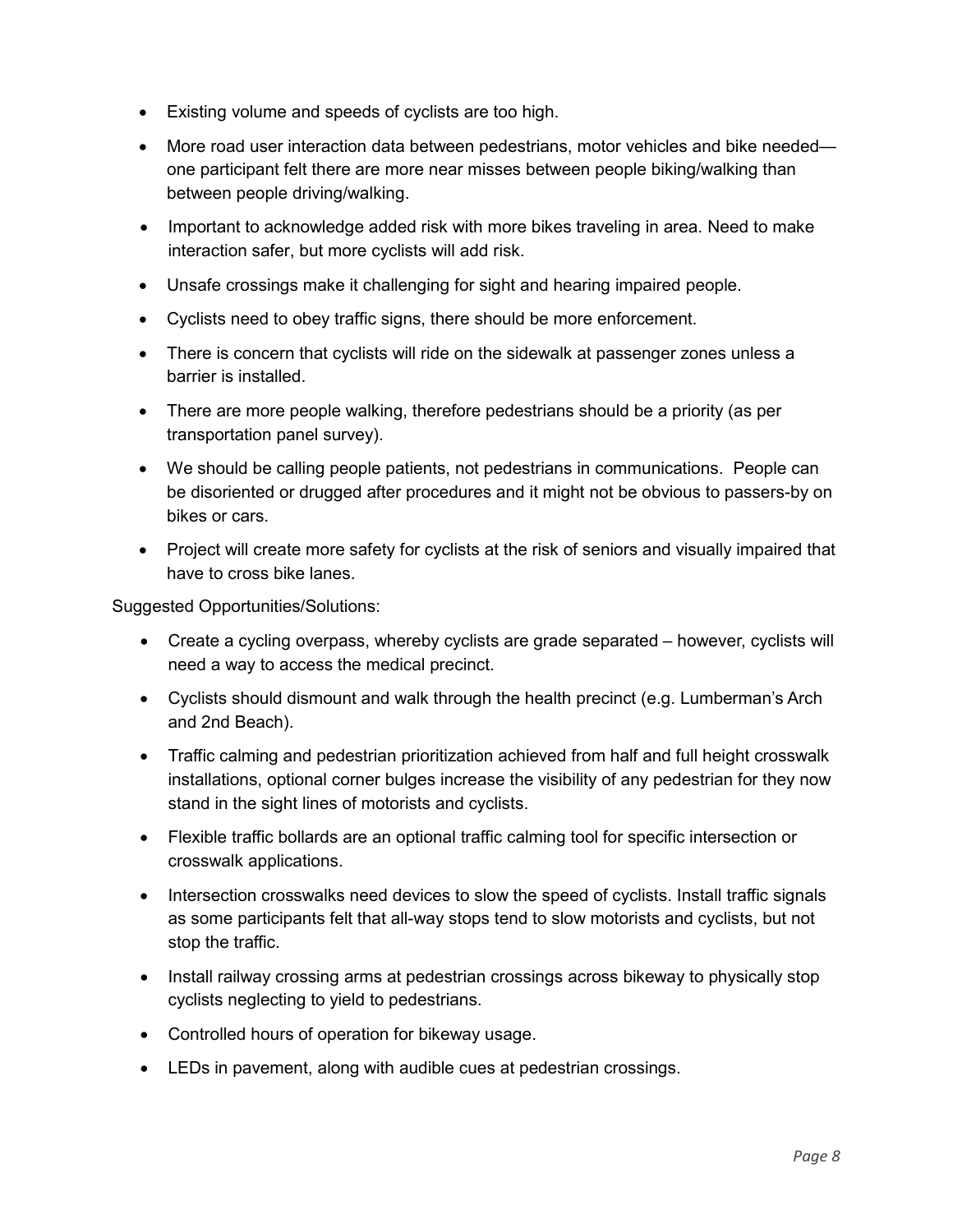## SESSION TOPIC: 4. Engagement / Education

Comments and Concerns:

- $\bullet$  Many people arriving to the precinct have never even been to a City before  $-$  it is confusing.
- Doctor's offices / VGH need to do better job with access and wayfinding information.
- Pedestrians accessing this area can be characterized as employees, customers, guests, new to the city or to the country, and as patients. Messaging and graphics on signs can be designed for the most vulnerable form of pedestrian accessing this precinct.
- People can be disoriented due to health impairment, convalescing, or just discharged from a medical procedure and it might not be obvious to motorists or cyclists.
- Eye Care Centre people with limited vision need large signs, audible signals at pedestrian crossing and passenger zones.
- What is the projection for people walking, cycling and patients to area in the future? Need to plan for these projections.

Suggested Opportunities/Solutions:

- Adding consistent signage and poster board maps would help to enhance wayfinding, increase safety and independence, and minimize anxiety and confusion.
- Better travel information from doctor and medical services offices before a journey/trip/visit (e.g. maps, parking locations, recommended transit and/or driving instructions).
- Consider ESL (English as a second language) stress of accessing site and incorporate symbols and graphics in wayfinding.
- Treat the precinct as a hospital zone (similar to a school zone) with appropriate signage, and traffic calming features. Change the term "pedestrian" to "patient".
- Educate cyclists to slow down and respect vulnerable pedestrians, and importance of obeying traffic signs. Organize workshops for cyclists, leverage school programs.

#### OTHER DISCUSSION POINTS:

Questions around timeframe for Segal development, which impacts Blusson access.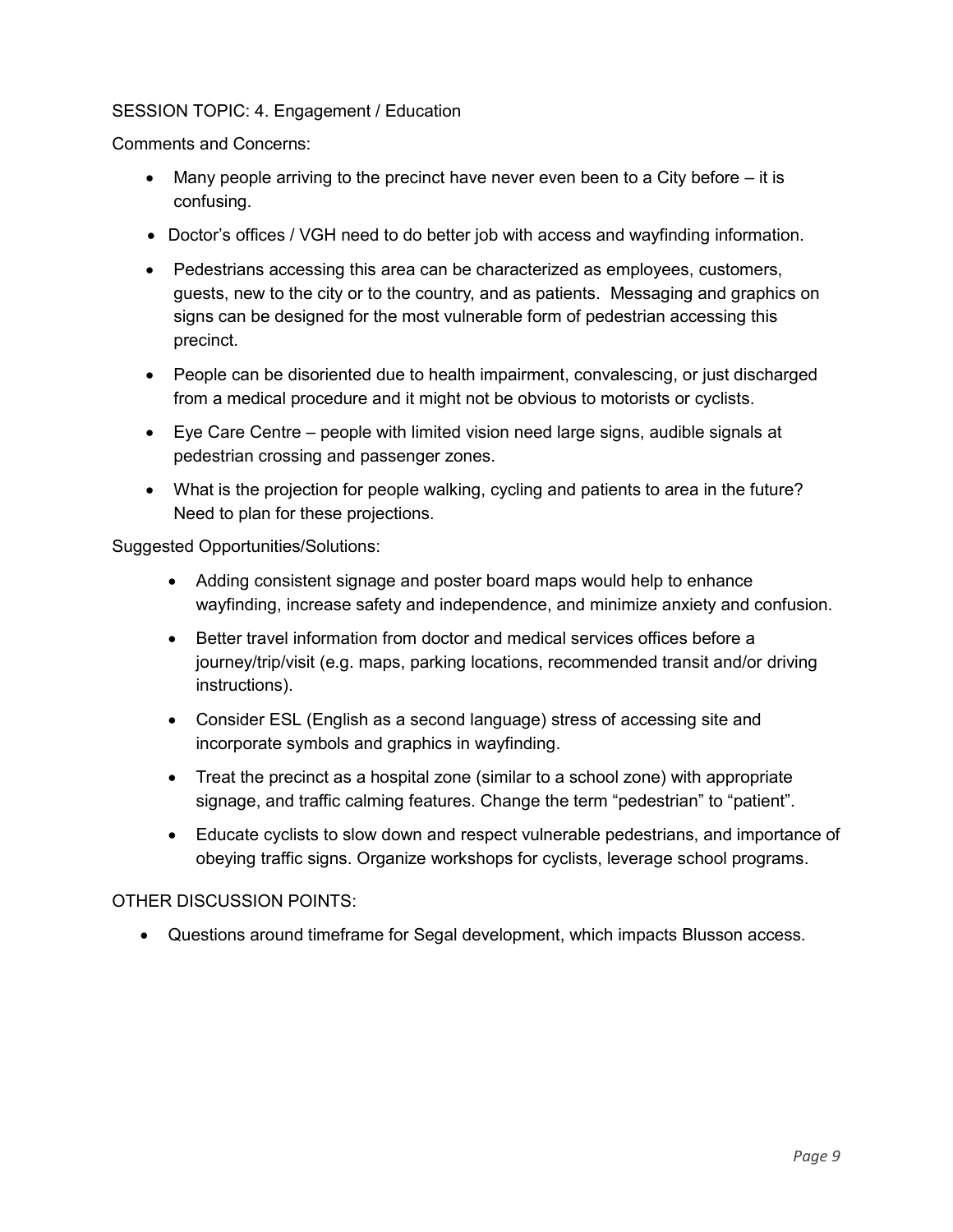|  | <b>Appendix 2 - Workshop Attendees</b> |  |
|--|----------------------------------------|--|
|--|----------------------------------------|--|

| <b>NAME</b>               | <b>GROUP</b>                                 |
|---------------------------|----------------------------------------------|
| Lisa Corriveau            | <b>Active Transportation Policy Council</b>  |
| Tanya Paz                 | <b>Active Transportation Policy Council</b>  |
| Neil Belanger             | BC Aboriginal Network on Disability          |
| Nahum Ip                  | <b>BC Ambulance Service</b>                  |
| Dariusz Pac               | <b>CNIB</b>                                  |
| Jane Dyson                | Disabilities Alliance of BC                  |
| Sherry Labermeyer         | Eye Care Centre                              |
| Lowell McPhail            | <b>ICORD</b>                                 |
| <b>Chris Marek</b>        | Mary Pack Arthritis Centre (VCH)             |
| Greg Pyc                  | Neil Squire Society                          |
| <b>Brian Gibney</b>       | Persons with Disabilities Advisory Committee |
| Cathy Browne              | Persons with Disabilities Advisory Committee |
| Jacques Courteau          | Persons with Disabilities Advisory Committee |
| Jill Weiss                | Persons with Disabilities Advisory Committee |
| Laura Mackenrot           | Persons with Disabilities Advisory Committee |
| Mary-Jo Fetterly          | Persons with Disabilities Advisory Committee |
| Tasia Alexis              | Persons with Disabilities Advisory Committee |
| <b>Tom Patch</b>          | Persons with Disabilities Advisory Committee |
| <b>Colleen McGuinness</b> | Seniors Advisory Committee                   |
| Dellie Lidyard            | Seniors Advisory Committee                   |
| Eva Wadolna               | Seniors Advisory Committee                   |
| Scott Ricker              | Seniors Advisory Committee                   |
| Thomas Crean              | Seniors Advisory Committee                   |
| Cindy Loo                 | Vancouver Coastal Health                     |
| Mary Nieforth             | Vancouver Coastal Health                     |
| <b>Westley Davidson</b>   | Vancouver Coastal Health                     |
| Debbie Finlay             | Voice of the Cerebral Palsied                |
| Laurette Yelle            | Voice of the Cerebral Palsied                |
| <b>Bruce Gilmour</b>      | Facilitator (Canadian Barrier Free Design)   |
| Jenny Blome               | Facilitator (Rick Hansen Foundation)         |